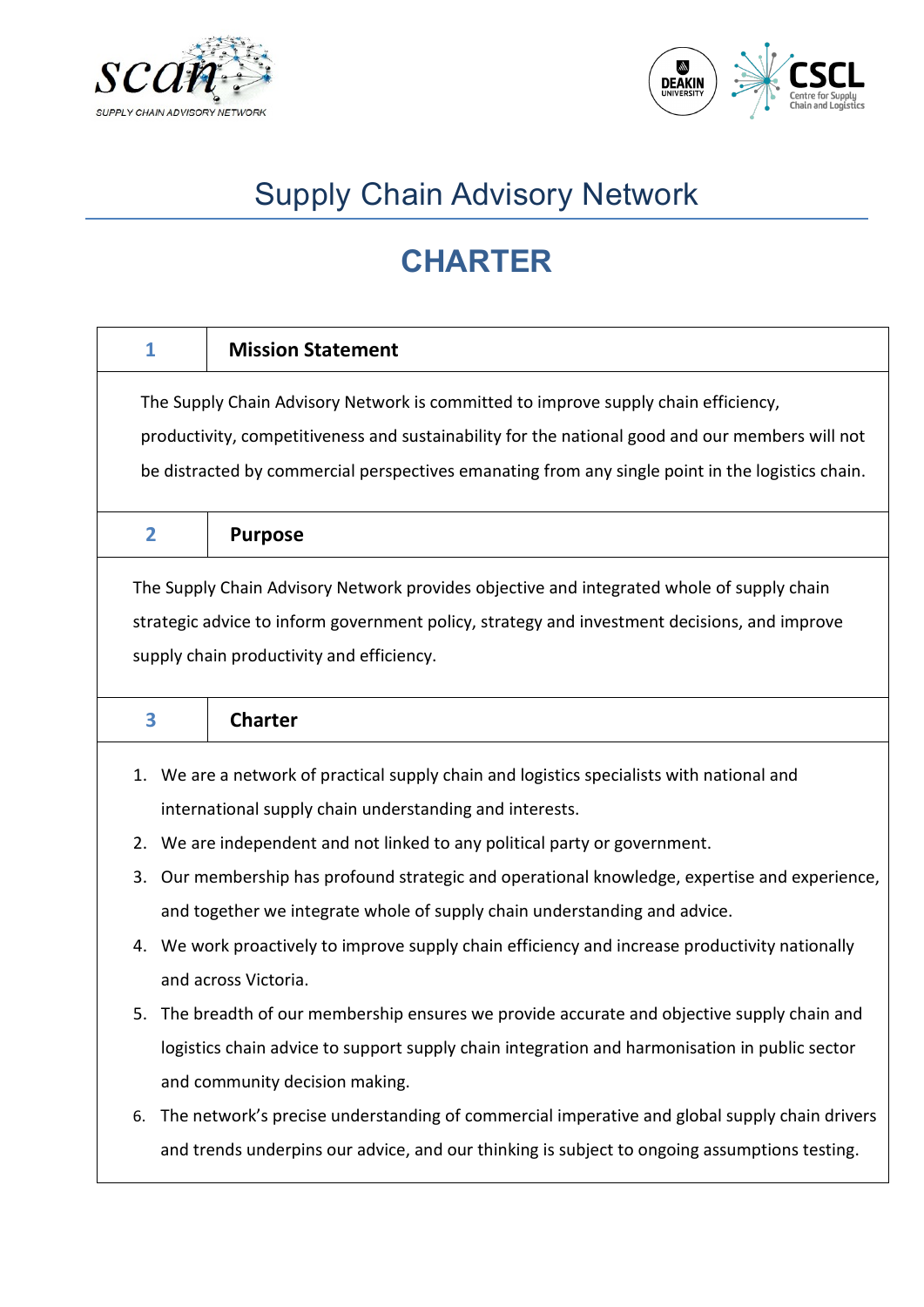

- 7. Our membership comprehensively represents each point of the supply chain and includes executives and managers from small, medium and corporate business; peak industry associations; core Government agencies; and essential support services from metropolitan and regional locations.
- 8. We provide strategic advice to guide government policy, strategy and investment; we respond to high level operational problems and issues that impact supply chain efficiency and are keen to contribute to the formation of positive solutions and outcomes to industry issues.
- 9. We are non-political, independent of Government, and our focus is whole of supply chain efficiency and productivity.
- 10. We are committed to workforce development to alleviate skills shortages.
- 11. We understand the importance of attraction and retention of a skilled workforce.
- 12. We understand the importance of this industry to the Australian economy.
- 

### **4 Acknowledgement of Legal Obligation**

SCAN acknowledges that its members, guests and other invited parties have responsibilities and liabilities regarding restrictive trade practices arrangements. In particular, we shall remind all parties that no agreements or other discussions which involve rates or restrictive trade practice arrangements covered by the Competition and Consumer Act 2010, may be discussed or determined at any meetings of SCAN. It is also appropriate to make our members, guests and other invited parties aware that any such behaviour outside of SCAN meetings is inappropriate in that such action could cause legal implications for you, your employer and / or your company and more importantly for SCAN. Should it become apparent at any SCAN meeting that there is any indication or attempt to discuss rates or arrangements which conflict or give rise to a restrictive trade practice aspect, then we will be obliged to intervene to seek discontinuance of such discussions and, if necessary, terminate the meeting or forum. Should doubt exist whether an activity of SCAN to be discussed and decided upon is admissible within the restrictive trade practices provisions of the Competition and Consumer Act 2010 it will be our responsibility to terminate the discussions and refer the matter for legal clarification.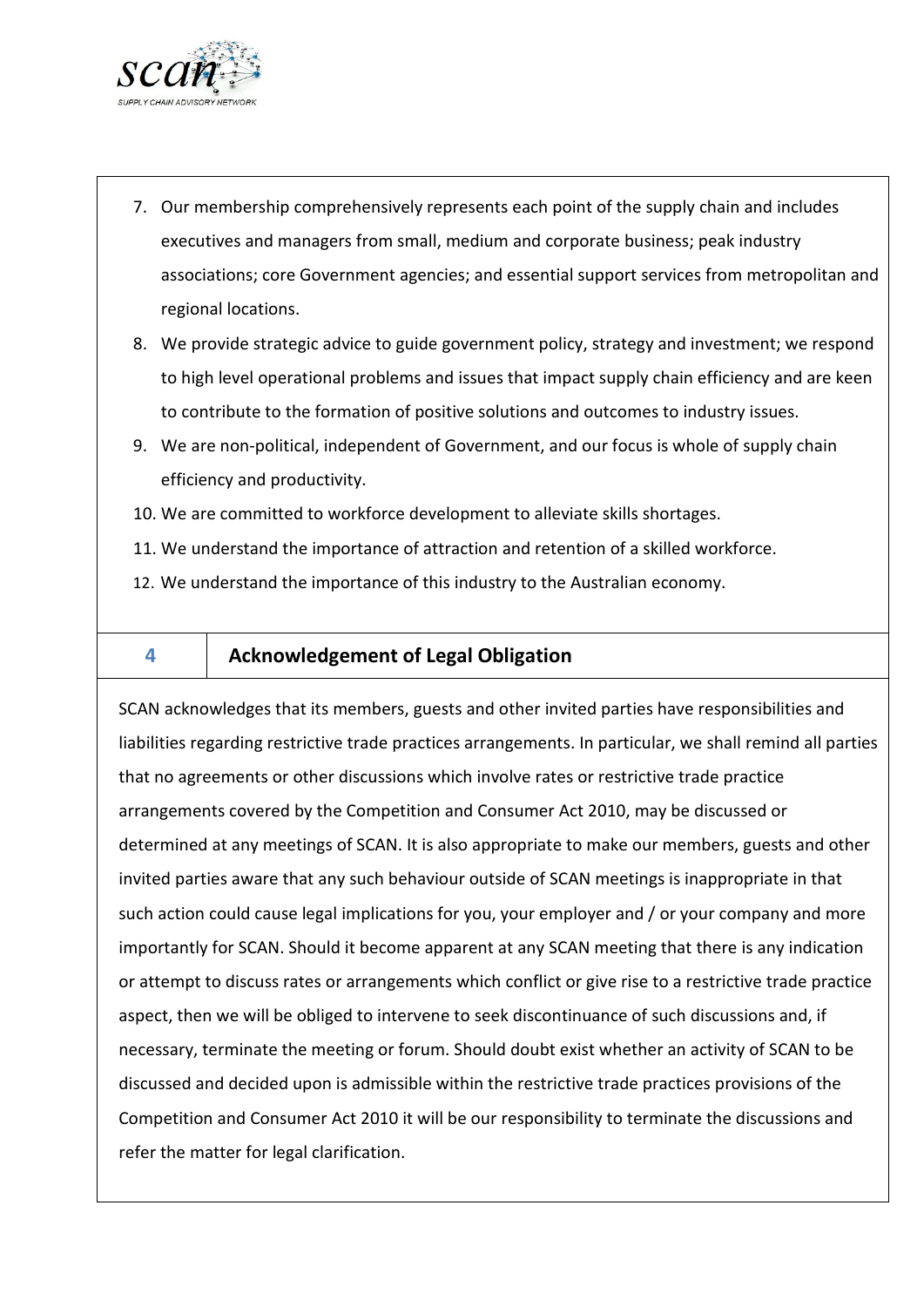

| 5                                                                                                                                                                                                                                                                                                                                                                                                                        | <b>Network Management</b> |                                                          |  |
|--------------------------------------------------------------------------------------------------------------------------------------------------------------------------------------------------------------------------------------------------------------------------------------------------------------------------------------------------------------------------------------------------------------------------|---------------------------|----------------------------------------------------------|--|
| The Executive ensures strategic development and orderly operations of the group including                                                                                                                                                                                                                                                                                                                                |                           |                                                          |  |
| meetings, setting the agenda, membership, the "rules of engagement", media releases and the                                                                                                                                                                                                                                                                                                                              |                           |                                                          |  |
| distribution of information.                                                                                                                                                                                                                                                                                                                                                                                             |                           |                                                          |  |
| The proposed Executive includes:                                                                                                                                                                                                                                                                                                                                                                                         |                           |                                                          |  |
| Chairperson                                                                                                                                                                                                                                                                                                                                                                                                              |                           | Dr Hermione Parsons                                      |  |
| Deputy Chairperson                                                                                                                                                                                                                                                                                                                                                                                                       |                           | David Muir                                               |  |
| Secretary                                                                                                                                                                                                                                                                                                                                                                                                                |                           | Peter van Duyn                                           |  |
| <b>Executive members:</b>                                                                                                                                                                                                                                                                                                                                                                                                |                           | Paul Garth; Nigel Edwards; Zoran Kostadinoski; Sue Perry |  |
| Four meetings per year will be convened with extra-ordinary meetings held according to need.                                                                                                                                                                                                                                                                                                                             |                           |                                                          |  |
| 6                                                                                                                                                                                                                                                                                                                                                                                                                        | <b>Membership</b>         |                                                          |  |
| supply chain and industry improvement, rather than an interest in promoting issues relating to any<br>single point of the logistics chain.<br>Prospective members will be nominated within the group and vetted by the Executive prior to<br>making an approach to invite in writing by the Secretariat.<br>Memberships are not transferrable, membership is offered to an individual not the company they<br>represent. |                           |                                                          |  |
| Executive can invite or revoke an individual membership as it sees fit.                                                                                                                                                                                                                                                                                                                                                  |                           |                                                          |  |
| Membership will not be extended to government departments but core government agencies (such<br>as Department of Immigration and Border Protection [DIBP] and the Department of Agriculture and<br>Water Resources, [DAWR] should continue as valued members.                                                                                                                                                            |                           |                                                          |  |
| Membership currency will be reviewed annually based on member attendance, that is, those                                                                                                                                                                                                                                                                                                                                 |                           |                                                          |  |
| members who have not attended at least one meeting in the previous twelve month period will be<br>contacted by the Executive Secretariat to establish willingness to remain a member.                                                                                                                                                                                                                                    |                           |                                                          |  |